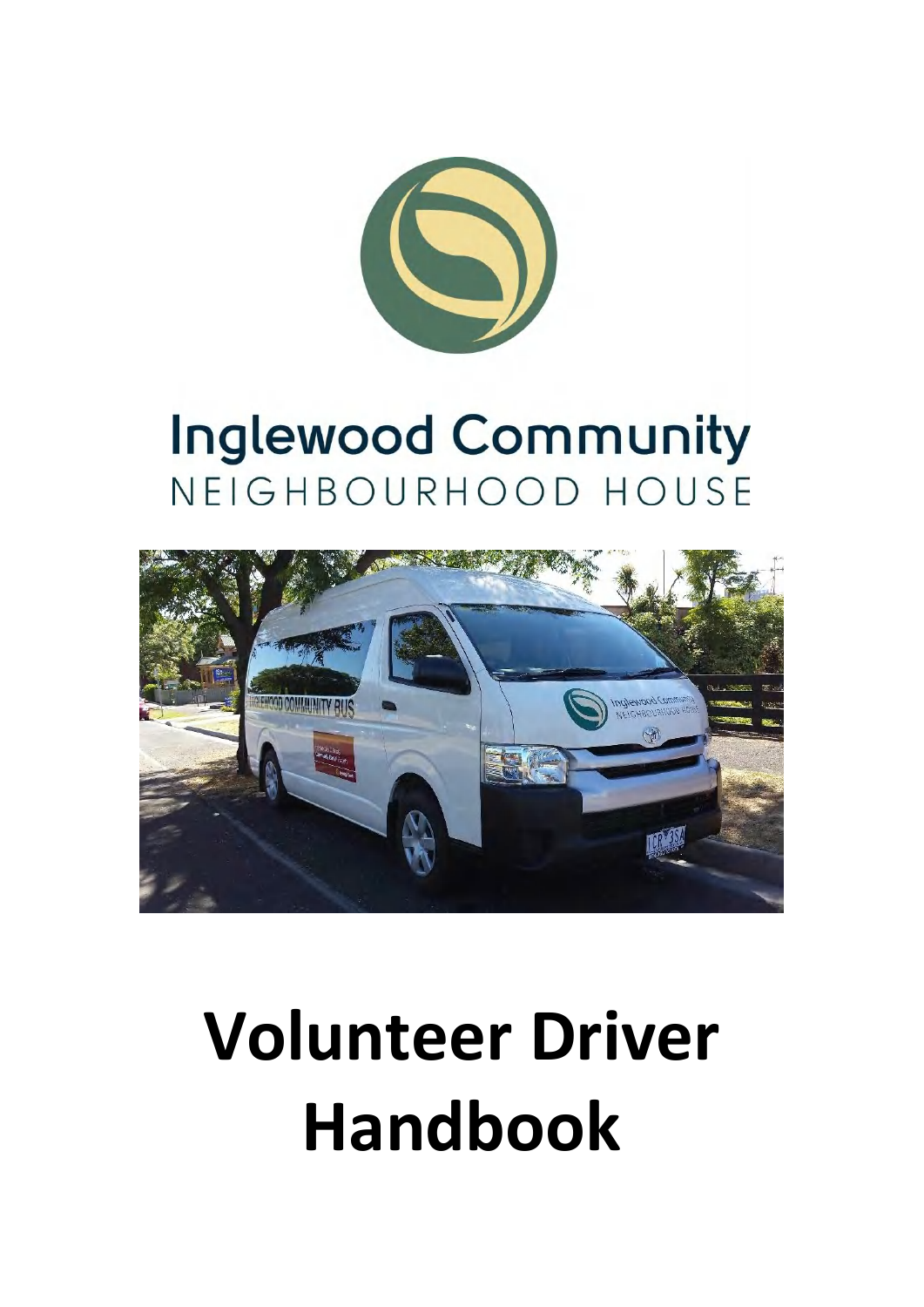## **Contents**

| <b>INTRODUCTION</b>                            | 4  |
|------------------------------------------------|----|
| <b>INGLEWOOD COMMUNITY NEIGHBOURHOOD HOUSE</b> | 4  |
| <b>VOLUNTEERS</b>                              | 4  |
| <b>VOLUNTEER RIGHTS</b>                        | 5  |
| <b>VOLUNTEER RESPONSIBILITIES</b>              | 6  |
| <b>POSITION DESCRIPTION</b>                    | 7  |
| <b>INSURANCE INFORMATION</b>                   | 8  |
| PROCEDURES FOR VOLUNTEER DRIVERS               | 8  |
| <b>HELPFUL HINTS</b>                           | 9  |
| IN CASE OF ACCIDENT / INCIDENT                 | 9  |
| <b>COMPLAINTS &amp; GRIEVANCE PROCEDURE</b>    | 11 |
| <b>DRUG &amp; ALCOHOL POLICY</b>               | 12 |
| <b>PRIVACY COMMITMENT</b>                      | 13 |
| <b>STATEMENT OF COMMITMENT</b>                 | 14 |
| <b>CHECKLIST</b>                               | 15 |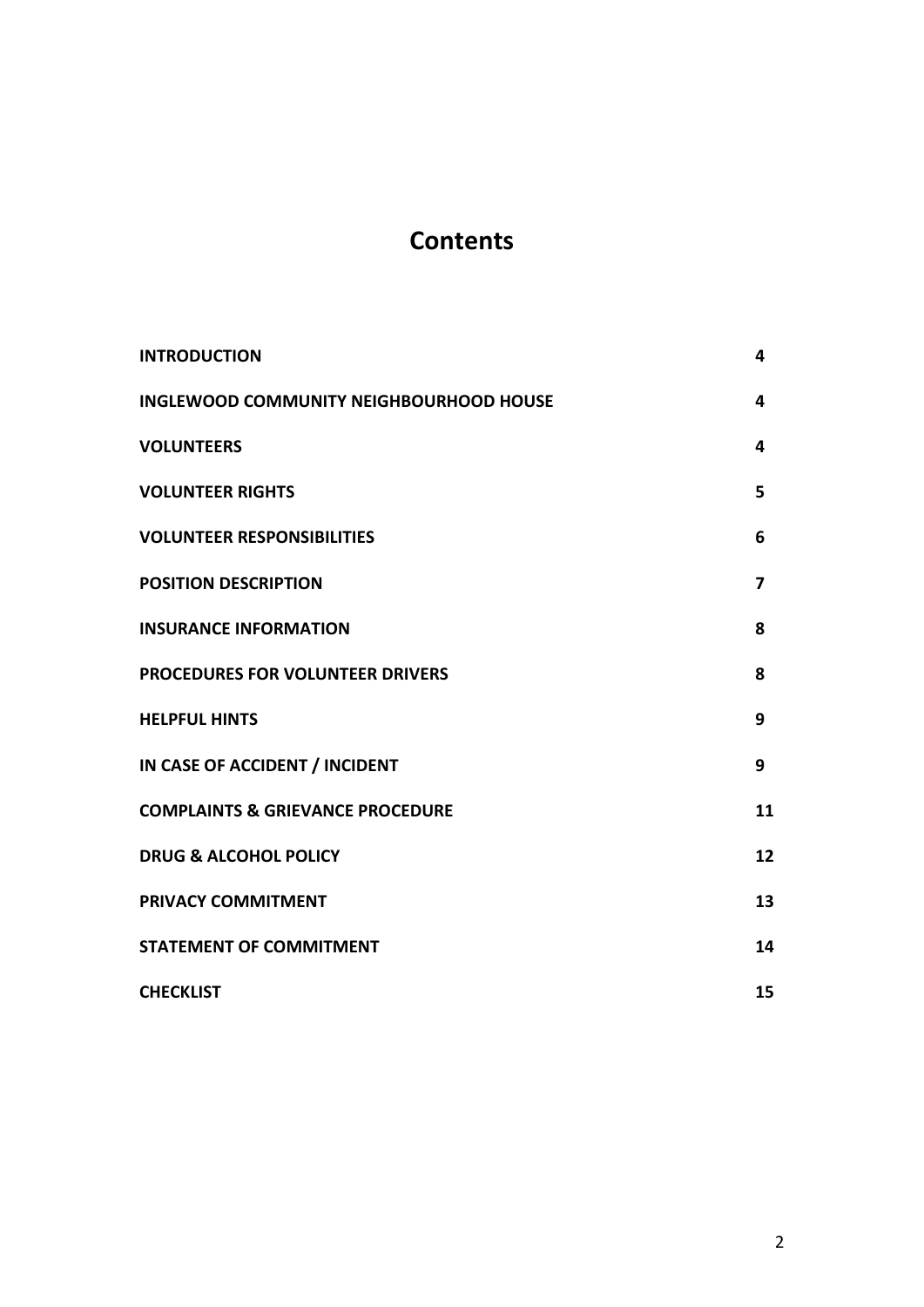## **Introduction**

#### *Welcome To the Inglewood Community Bus Volunteer Driver Scheme*

The Inglewood Community Bus Volunteer Driver Scheme is a Support Service to help disabled and disadvantaged persons living in the Inglewood region. This service aims to provide new transport options and help people who have limited access to public transport, helping to maintain independence and a quality of life throughout our community.

Inglewood Community Bus Volunteer Driver Scheme is managed by the Inglewood Community Neighbourhood House Inc.

#### **Organisational Relationship**

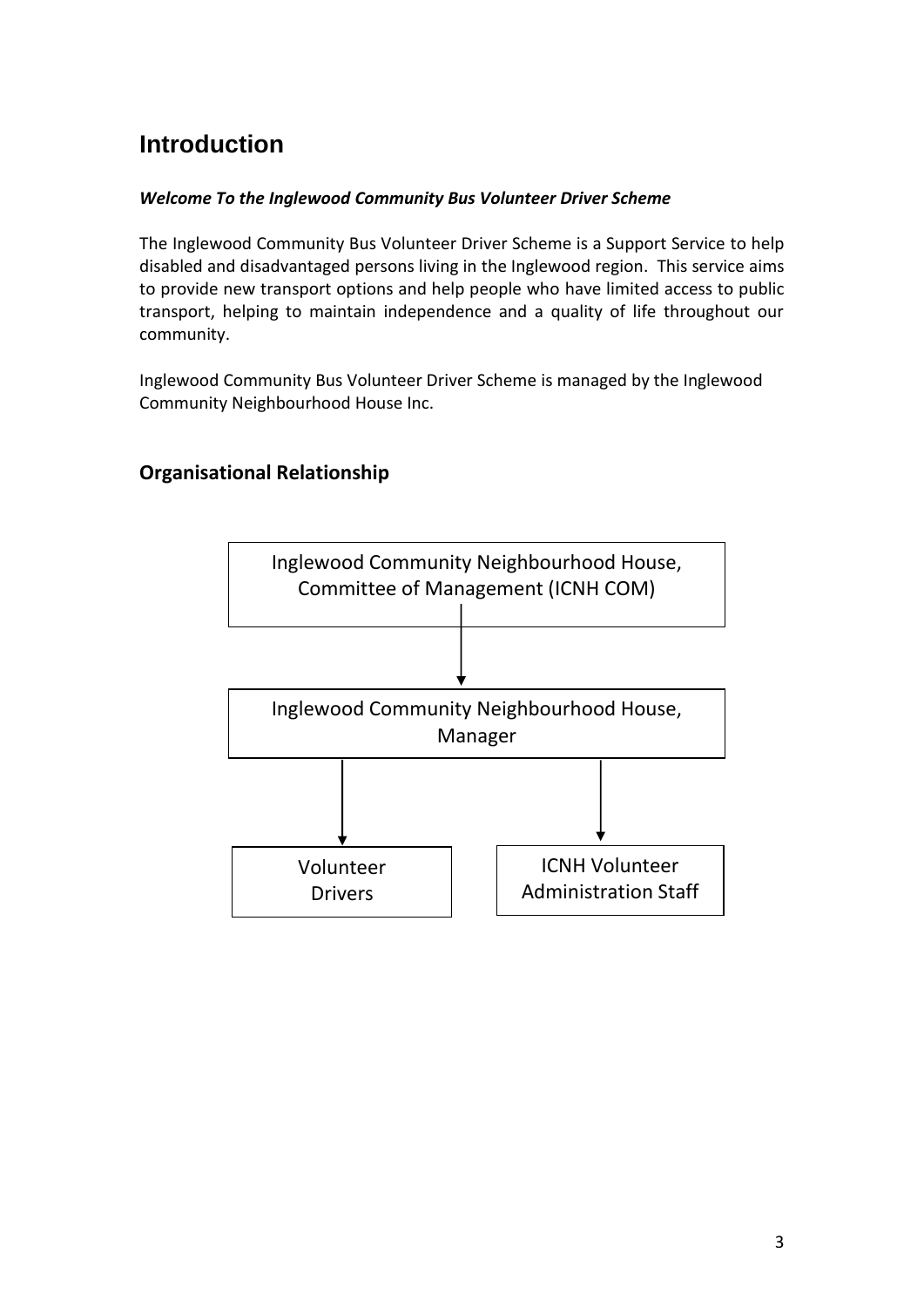## **Inglewood Community Neighbourhood House Inc.**

The Inglewood Community Resource Centre commenced operations in July 1997 as an outreach of the Loddon Neighbourhood House (Wedderburn). In July 2002 ICRC became an autonomous Neighbourhood House. It is run by a voluntary Committee of Management which is elected annually by its membership. In November 2013 at our Annual General Meeting, our members voted to accept a change of name. Since that time we have been known as the *Inglewood Community Neighbourhood House Inc.* 

The House is classified as a Neighbourhood House with funding for operations made available by the Department of Health & Human Services (DHHS) under the Neighbourhood House Coordination Program. Neighbourhood houses are places where people of all abilities, backgrounds and ages can come to:

- Meet, talk and make friends
- Develop new skills
- Transition to work and further study
- Volunteer
- Become involved in community events and services
- Find out about other services or activities in the area
- Join a class or support group
- Take up an activity for fun and enjoyment

Volunteers are an integral part of the operation of the House. Volunteers give their time to work at the House in addition to a paid part time Manager.

### **Volunteers**

Inglewood Community Neighbourhood House acknowledges the valuable contribution that volunteers make to our community. The Inglewood Community Bus Volunteer Driver Scheme enables the Inglewood Community Neighbourhood House to offer the community:

- Volunteer work opportunities
- A service that is: Cost effective, Flexible and Personalised

Volunteers are people who provide a service:

- Of their own free will
- Without financial payments
- That benefits the community

To be a volunteer with Inglewood Community Neighbourhood House you are:

- Committing yourself as a Inglewood Community Neighbourhood House team member
- Accepting your RIGHTS and RESPONSIBILITIES (see next 2 pages)

Unlike paid staff, volunteers are not covered by award conditions or workplace agreements. Volunteers however, do have rights, some of which are enshrined in legislation and some of which are the moral obligations of an organisation involving volunteers. On the following page are your rights as a volunteer.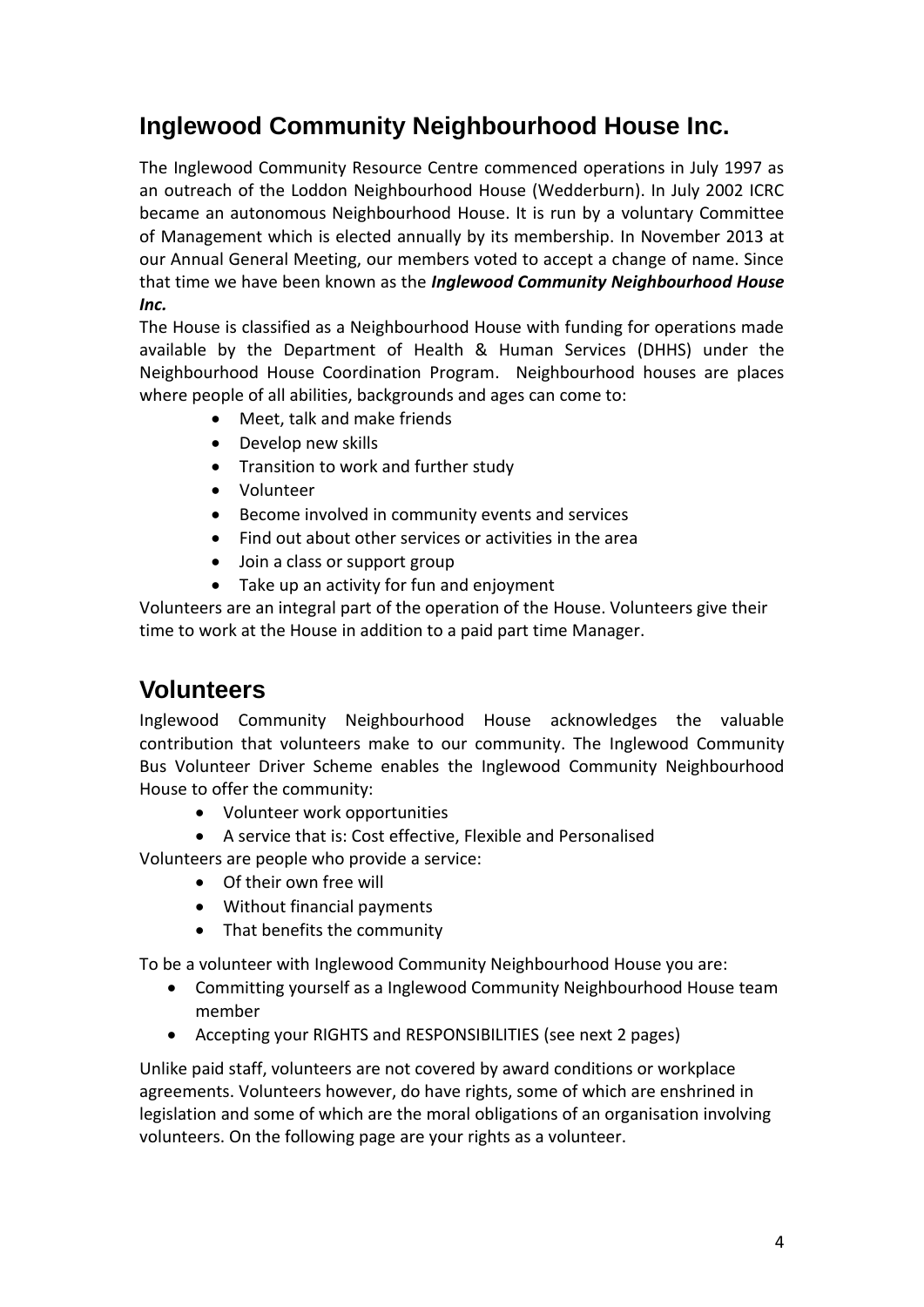## **Volunteer Rights**

- **1.** To be interviewed and engaged as a volunteer in accordance with equal opportunity and anti-discrimination legislation.
- **2.** To have a position description and agreed working hours.
- **3.** To work in a safe and healthy environment.
- **4.** Not to fill a position previously held by a paid worker.
- **5.** Not to do the work of paid staff during industrial disputes.
- **6.** To have your confidential and personal information dealt with in accordance with the principles of the Privacy Act 2000.
- **7.** To be supported and supervised in your role.
- **8.** To be treated fairly and honestly by clients and staff, and to say no if you feel you are being exploited.
- **9.** To be covered by insurance.
- **10.** To receive a thorough orientation to Inglewood Community Neighbourhood House and ongoing training.
- **11.** To be provided with sufficient instruction to do your job.
- **12.** To be free of harassment, bullying and sexual harassment.
- **13.** To be reimbursed for out of pocket expenses.
- **14.** To have access to a grievance procedure.
- **15.** To temporarily or permanently discontinue your association with Inglewood Community Neighbourhood House.

Inglewood Community Neighbourhood House is committed to protecting the confidentiality of your private information and the private information of our clients. All recorded information is stored in a locked cabinet and electronic databases protected by passwords.

Volunteers and clients have access to their private and personal information at any time. Permission must be obtained from you before any information is shared or released.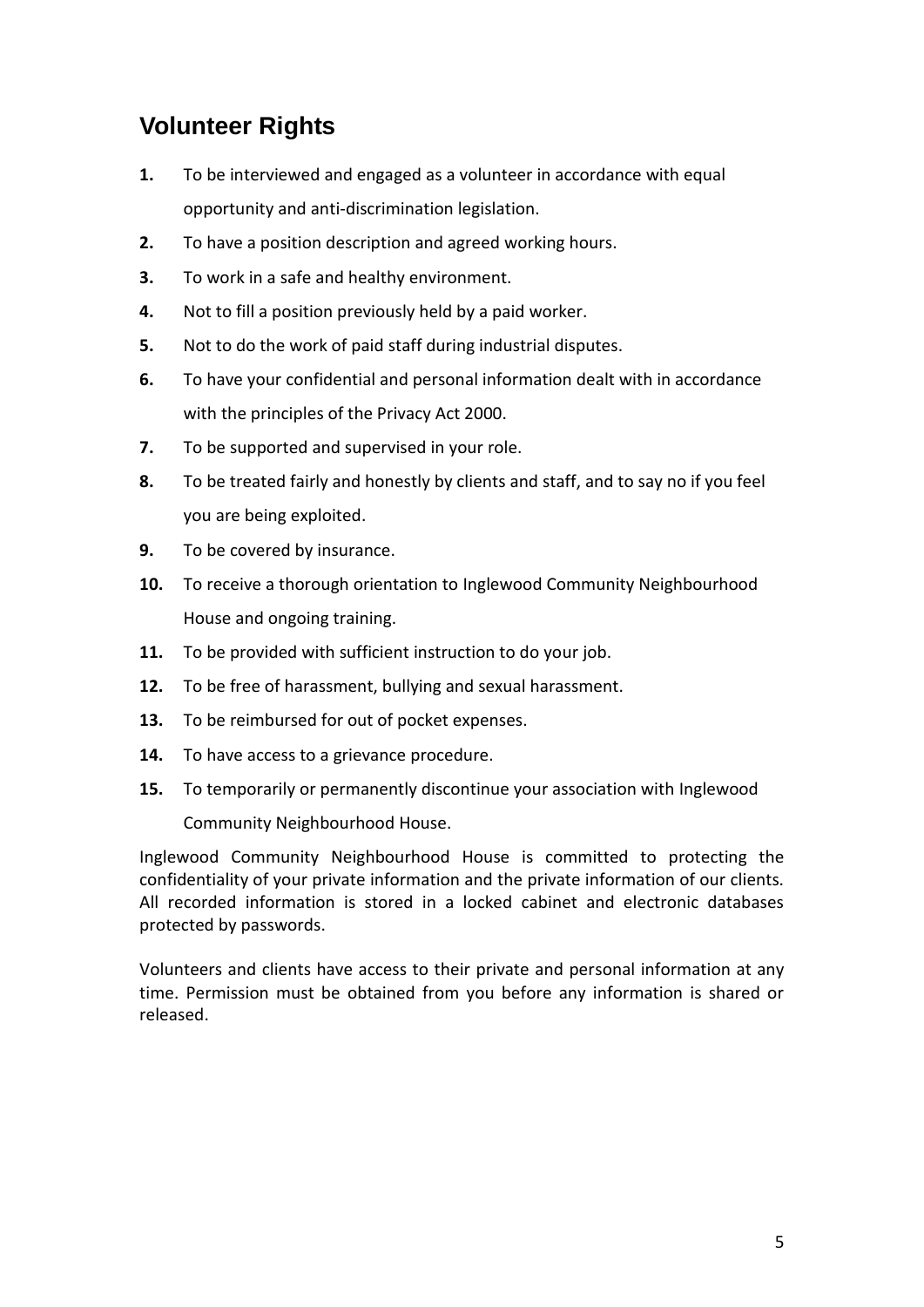## **Volunteer Responsibilities**

- **1.** To be punctual and reliable.
- **2.** Adhere to appropriate behaviour, dress and language in the work place.
- **3.** Treat members of the community, other volunteers and staff members with respect and dignity.
- **4.** Respect the confidentiality of all colleagues and clients.
- **5.** Carry out your role to the best of your ability with integrity and honesty.
- **6.** Not act in ways that may damage the good name of Inglewood Community Neighbourhood House or its ability to exercise good governance.
- **7.** Undertake an induction, and all required instruction/information sessions for your role.
- **8.** Complete a satisfactory Victorian Police check and/or Working with Children check, as required.
- **9.** Provide reasonable notice if unable to fulfil a role or designated shift.
- **10.** Be loyal to Inglewood Community Neighbourhood House and accept constructive criticism.
- **11.** To work as part of a team.
- **12.** To carry out the job as specified by the ICNH Manager.
- **13.** To adhere to this Volunteer Driver Handbook and applicable ICNH Policies and Procedures.
- **14.** To be open minded to other people's views and standards and not impose personal values and beliefs on others.
- **15.** To attend training workshops as required.
- **16.** Give feedback to the ICNH Manager and ask for support when needed.
- **17.** Avoid over extending yourself, and have fun! If you are not enjoying your role as a volunteer communicate this to the ICNH Manager.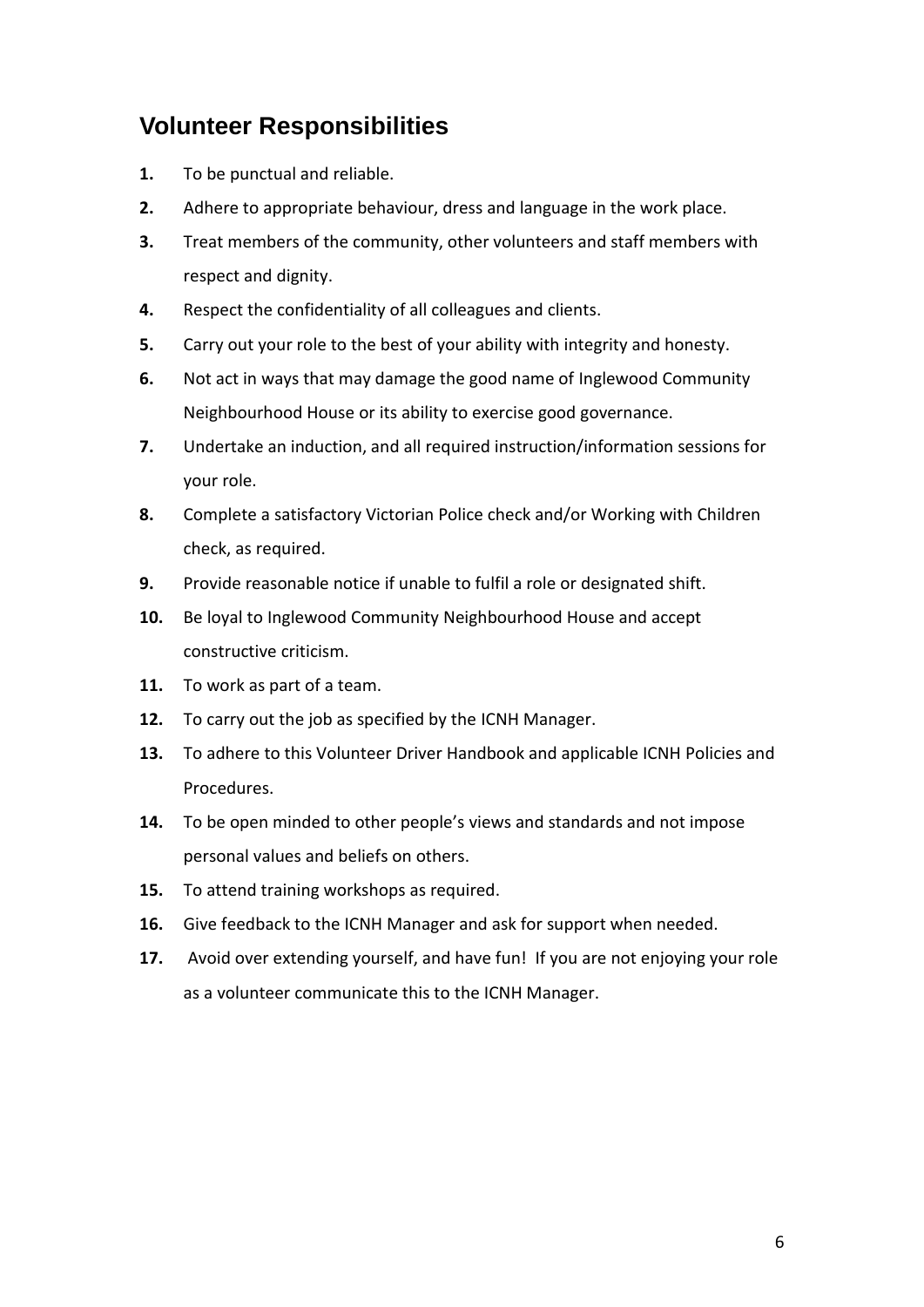## **Position Description**

| Title:                       | Inglewood Community Neighbourhood House Volunteer Driver.                                                                                                                                                                                                                                                      |
|------------------------------|----------------------------------------------------------------------------------------------------------------------------------------------------------------------------------------------------------------------------------------------------------------------------------------------------------------|
| Responsible to:              | Inglewood Community Neighbourhood House Inc. (ICNH)<br>Manager.                                                                                                                                                                                                                                                |
| <b>Position objective:</b>   | To provide support, and practical assistance to Inglewood<br>Community Bus passengers.                                                                                                                                                                                                                         |
| Role:                        | To drive the Community Bus on its designated routes, and assist<br>passengers.                                                                                                                                                                                                                                 |
| Commitment:                  | To carry out tasks as directed by the ICNH Manager (volunteers<br>nominate hours and days available).                                                                                                                                                                                                          |
| <b>Qualifications:</b>       | Current valid driver's licence. (Copy to be provided)<br>Preferred but not essential: Certificate II in First Aid                                                                                                                                                                                              |
| <b>General requirements:</b> | To have a sincere interest in the welfare of people with disabilities<br>and frail, aged, and transport disadvantaged people. To be caring,<br>patient and tolerant. To be flexible and show initiative. Complete<br>a satisfactory Victorian Police check and/or Working with Children<br>check, as required. |
| <b>Communication skills:</b> | To be able to communicate with a wide range of people. To feel<br>comfortable in the presence of those who are unable to<br>communicate clearly.                                                                                                                                                               |
| Other requirements:          | To be able to be contacted by phone. A current driver's licence and<br>good driving record. To be active in reasonably good health and<br>enjoy interacting with others.                                                                                                                                       |
| <b>Instructions</b>          | ICNH Manager will provide initial orientation regarding the service,<br>its policies and procedures.                                                                                                                                                                                                           |
| Training:                    | Ongoing training in topics relevant to the service is provided<br>periodically. The ICNH Manager provides specific instructions to<br>volunteers regarding tasks with consumers.                                                                                                                               |
| <b>Expenses:</b>             | If incurred, costs for petrol and telephone calls can be reimbursed.<br>Volunteers are encouraged to claim out-of-pocket expenses<br>incurred whilst on the job.                                                                                                                                               |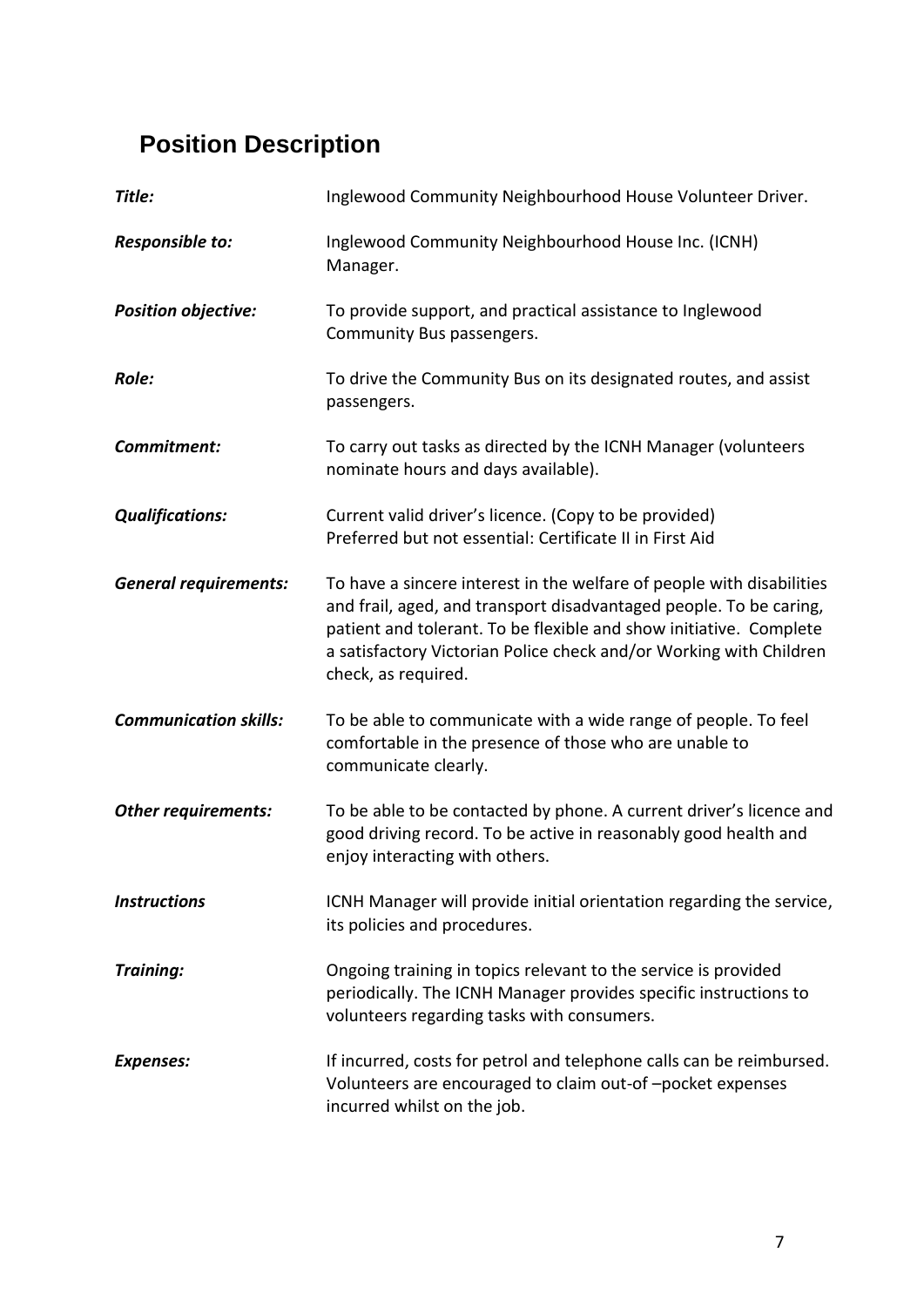## **Insurance Information**

When formally registered as an Inglewood Community Neighbourhood House Inc. Volunteer you are covered with appropriate Accident and Personal Insurance. If unsure of policy in this regard please don't hesitate to ask the ICNH Manager.

## **Procedures for Volunteer Drivers**

- **1.** Follow instructions as directed by the ICNH Manager regarding bus routes and the pick-up and delivery of passengers.
- **2.** Ensure that the passengers are assisted in and out of the vehicle where necessary and that plans for the return trip are confirmed.
- **3.** Report any accident or incident involving passengers, you, or a third party or vehicle, to the ICNH Manager. To follow necessary procedures as directed by the Manager.
- **4.** Be aware of emergency procedures to be taken in the event of client distress, vehicle breakdown, or accident.
- **5.** Report to the ICNH Manager via phone when a previously booked passenger fails to show at point of pick up.
- **6.** Report to the ICNH Manager when a previously booked passenger cancels the trip at point of pick up. Please note this in the Daily Communication Book kept in the console.
- **7.** A volunteer must not present for work incapacitated in any way by drugs or alcohol. *(See Drug & Alcohol Policy on page 13)*
- **8.** Ensure that consumers do not smoke, eat or drink on the Community Bus. *(Bottled water is acceptable)*
- **9.** Accept responsibility for any traffic infringements incurred.
- **10.** Keep a record of km and time taken in your travel log, these are measured from when you leave the bus depot and return. Also to collect the required fee for transport from the passenger. The money pouch is kept inside the console of vehicle.
- **11.** Avoid giving any passenger your private phone number.
- **12.** To refer clients to the ICNH Manager for future bookings.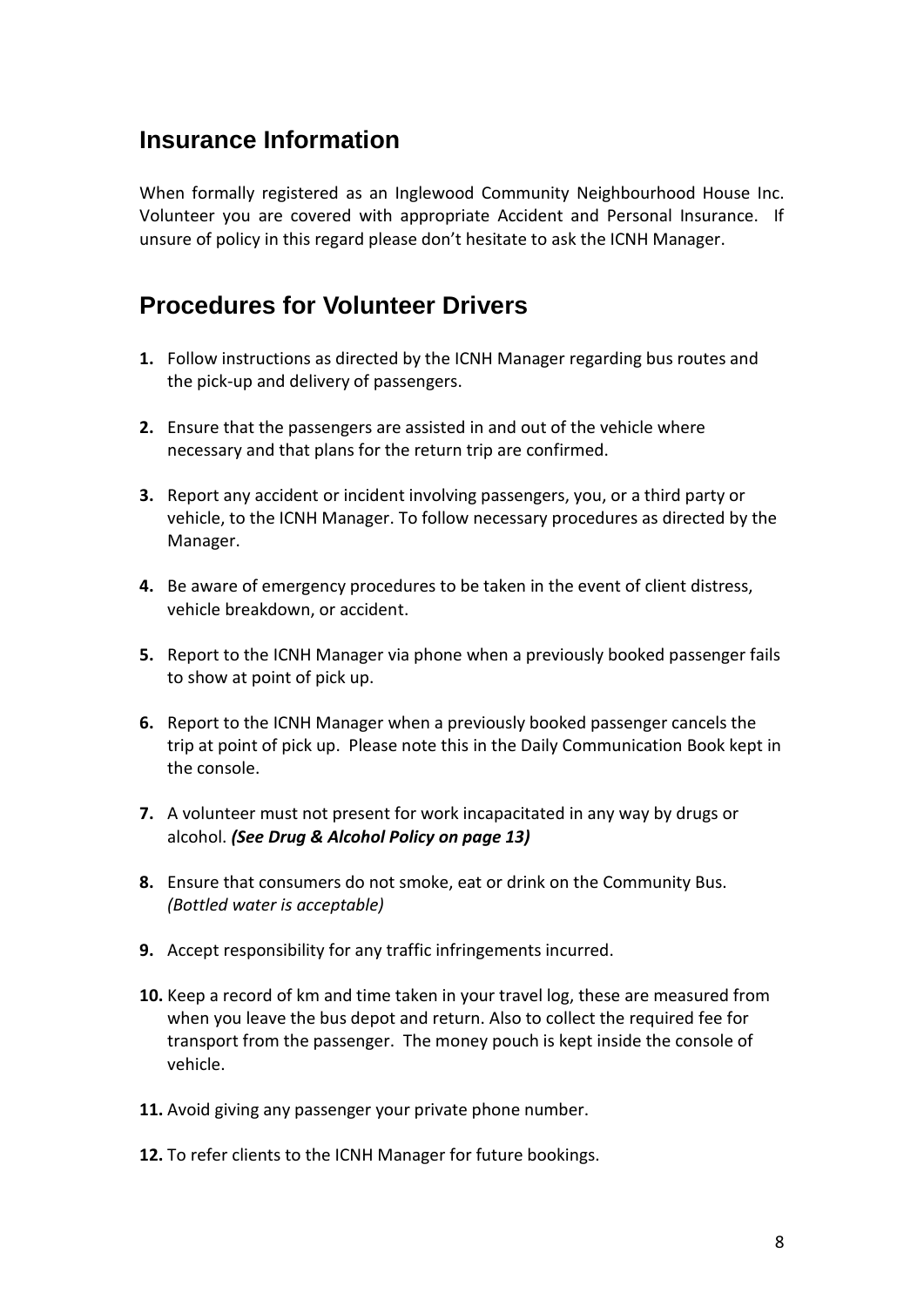- **13.** To check the fuel gauge and fill at designated service station using procedure established by the ICNH Manager.
- **14.** Leave vehicle tidy, return to bus depot and lock up, return keys as arranged to designated position.
- **15.** Be familiar and practised with the handling of wheelchairs and with the method of loading and unloading wheelchairs bound passengers.
- **16.** Dress appropriately to be able to assist consumers, e.g. footwear that provides stability, balance and grip and clothing that is not likely to get caught in any equipment or aides.
- **17.** Please note: Should an emergency occur you MUST contact the ICNH Manager on **0418 278 666** when it is safe to do so.

## **Helpful Hints**

- Accept a person as he/she is and respect him/her as a human being. It is important to place the person before the disability, e.g. "a person who is disabled" rather than "a disabled person."
- Offer assistance if asked or if need seems obvious. The person will indicate the kind of help needed. Offer your arm for the person to take if support or guidance is needed, rather than you taking hold of him/her.
- Converse with the person in a friendly way.
- Appreciate what the person can do and encourage him/her.
- Speak directly to the person; do not speak about him/her in his/her presence.
- Never assume that you know what is best for someone else. Always ask first.

## **In Case of Accident/Incident**

This procedure is to ensure that any damage to the Community Bus, even when minor is to be notified to the ICNH Manager.

The driver responsible for the vehicle will complete an incident report within 48 hours of an accident, or incident such as a flat tyre. This can be done with the assistance of the ICNH Manager.

If an accident occurs relevant legislative process should be followed but no admission of wrong doing or liability should occur prior to notification to insurance company and their assessment.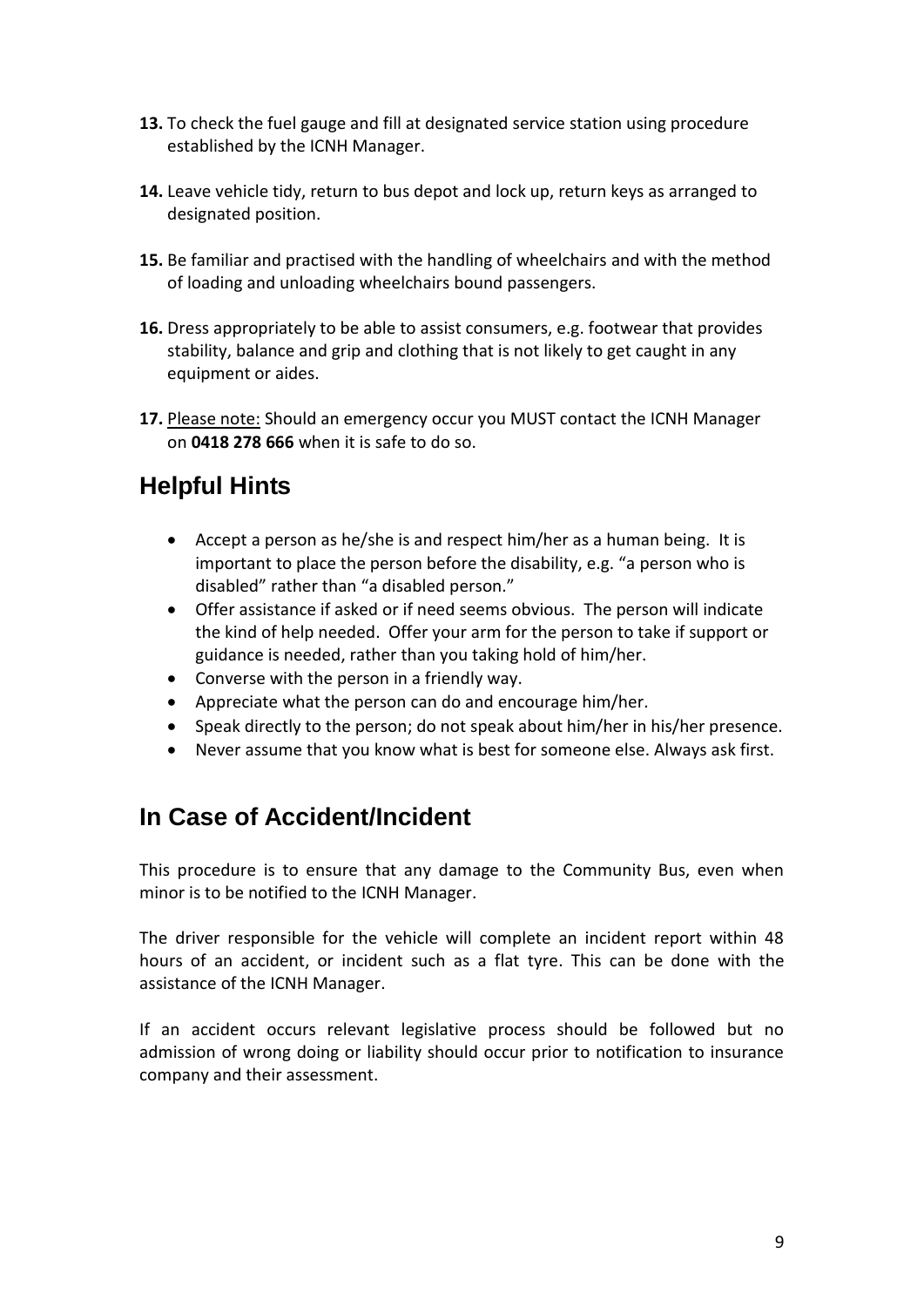#### **An Accident report is a legal document and must be factual.**

#### **At the Scene of an Accident;**

#### **1. Immediately after a motor vehicle accident.**

- Try to stay calm don't panic
- Switch off the ignition, and activate emergency hazard lights
- Check to see if anyone is injured, and if they can be assisted immediately
- Do not admit liability

If accident occurs and injury to person, damage to property or animal:-

- Stop vehicle.
- Render assistance such as you can.
- At scene of accident give your name and address and name and address of Inglewood Community Neighbourhood House and registration number to any person injured or the property owners or his/her representative.
- Give those names and addresses to police if they attend the scene.
- If any person is injured report to the nearest police station if no police officer attends the accident.
- If property is damaged or destroyed and the owner is not present then report to nearest police station.

#### **If another vehicle is involved also:**

- Obtain the other drivers name, address and drivers licence number.
- Obtain the make/model, colour, registration number of vehicle and the registered owner's name, address and insurance company.

#### **2. If the bus is not driveable**

- Notify the ICNH Manager on 5438 3562 during business hours on Monday, Tuesday and Thursday or 0418 278 666 at other times.
- The ICNH Manager will organise alternative transport for passengers.
- Should the driver be incapacitated in any accident a relative or emergency contact will be contacted.
- The ICNH Manager will arrange repairs and any necessary insurance claim.

#### *POINTS TO NOTE*

- **Do not admit liability**
- **Obtain details from the other party**
- **Keep a copy of all claim documents for future reference**
- **The bus must only be used for organisational purposes and not for private use unless otherwise agreed**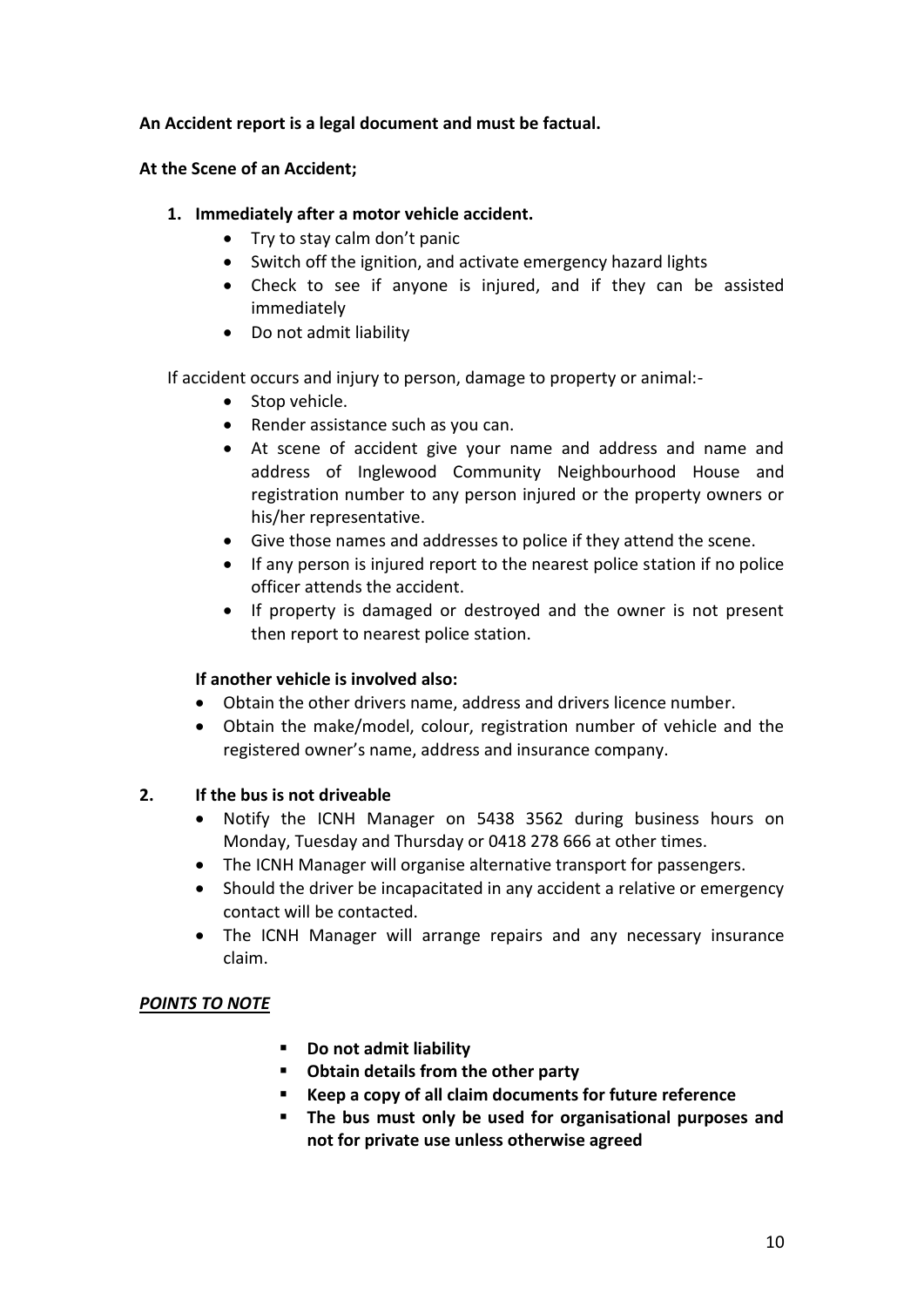## **Complaints Grievance Procedure**

All those involved with Inglewood Community Neighbourhood House have the right to make a complaint without recrimination and to seek assistance in achieving a fair resolution without this adversely affecting their continuing relationship with the House.

At no time will the implementation of the Complaints Grievance Procedure disadvantage any volunteer and there will be no victimisation or retribution under any circumstances. The right of reply will be given to those against whom grievance procedures have been instigated.

For the purpose of this document, a grievance shall mean a dispute between:

- a. Volunteer and another Volunteer
- b. Volunteer and Staff member
- c. Volunteer and client
- d. Volunteer and House Manager/COM

And will include any actions or proposed actions that any party believes breaches the rules of Inglewood Community Neighbourhood House or the rights of an individual.

A record of the grievances should be kept including:-

- a. The action taken and by whom
- b. The resolution, at any stage of the above process
- c. A record in writing and signed by all parties
- d. Notification and to whom which may include recommendations for implementation

It is the objective of this procedure to ensure that grievances are resolved by negotiation and discussion between parties.

If conflict arises the following steps should be taken:

If the matter is of a minor concern:

In the first instance it should be discussed with the other person or persons involved. In most cases this direct approach is the best approach and will resolve the difficulty.

#### **Grievance between a Volunteer Driver and another Volunteer, Staff member or Committee of Management member.**

a. Initially attempts should be made to clarify the issue and resolve the conflict. This will be undertaken with the assistance of the House Manager who should be notified immediately of any issues. If the issue is of a serious nature the Manager is to involve the President and ICNH COM.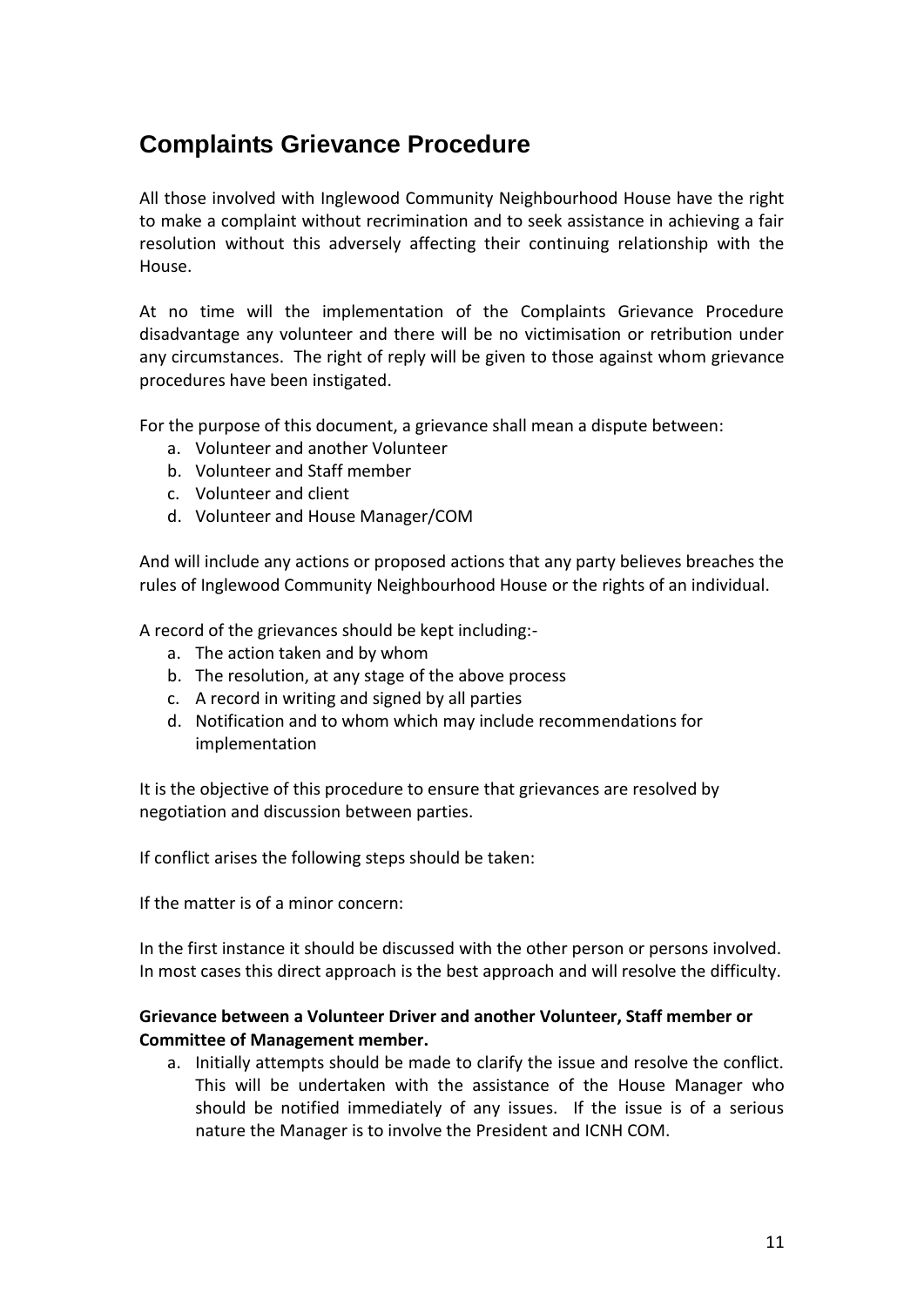b. If resolution is not achieved or volunteers not satisfied with the outcome then written documentation by both parties to be submitted and a formal request for the volunteers, ICNH COM and President of the COM to meet as soon as possible to resolve the issue in a conciliatory manner. The decision at this meeting will be final and all parties involved will be advised in writing and signatures required.

#### **Grievance between a Volunteer Driver and Passenger**

- a. Initially attempts should be made to clarify and resolve the conflict immediately. This will be done with the assistance of the ICNH Manager who should be notified of the issue immediately. If the matter is of a serious nature it will be referred to the President. This might involve inviting an external person (agreed upon by all parties) to mediate.
- b. If the ICNH COM is unable to resolve the issue the President will call a meeting of all those involved with the aim of resolving the conflict. This might involve inviting an external person (agreed upon by all parties) to mediate the meeting. Both parties if desired may bring an advocate/volunteer representative with them to the meeting. The outcome of this meeting will be final and will be presented to both parties in writing.

If a matter is of a serious nature the ICNH COM in certain circumstances reserves the right to suspend a Volunteer pending the outcome of the above procedures.

## **Drug and Alcohol Management Policy**

#### **Purpose:**

As a registered bus operator, this policy has been developed in accordance with the Bus Safety Act 2009 (Vic) which aims to provide for the safety operation of bus services.

#### **Guidelines:**

- To reduce or eliminate the risks associated with alcohol and drugs use relating to our Community Bus operations.
- The Inglewood Community Bus Drug and Alcohol Management Policy prohibits an person who is affected by drugs or alcohol from taking any part in bus safety work.
- Personnel are required to advise the Centre Manager if taking any medication which may affect performance.
- The Inglewood Community Neighbourhood House manager relies on visual and verbal assessments to form a reasonable impression as to whether a person's behaviour is affected by drugs or alcohol
- Volunteer Drivers will be trained through the completion of our Volunteer Driver Handbook, on the compliance aspects of the Bus Safety Act 2009 (Vic). In relation to Drugs and Alcohol.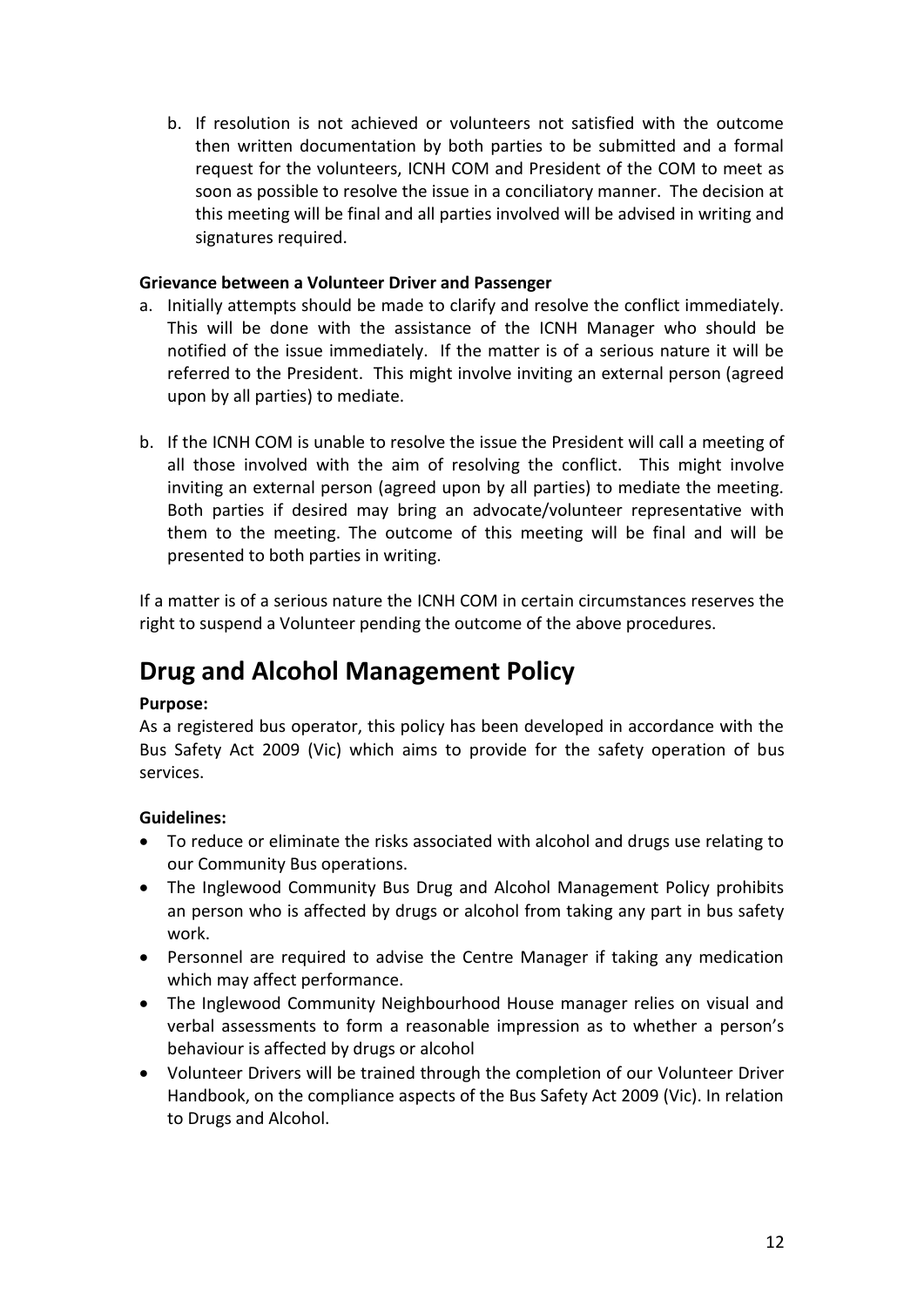A drug is any substance (other than alcohol) that when consumed, deprives the person of normal mental or physical faculties (whether permanently or temporarily)

#### **Policy:**

The Inglewood Community Neighbourhood House – Community Bus Project is committed to a zero tolerance alcohol and illicit drugs working environment, and will take all practicable steps to endeavor that all persons performing bus safety work have a zero level for alcohol and illicit drugs and are not impaired by other drugs.

Our organization has adopted this policy because of its general duty:

- To provide a safe and healthy work environment
- To ensure that all persons are fit to carry out their duties

Our organization recognizes the detrimental effects that drugs and alcohol may have on the safety of bus operations and the general health and wellbeing of individuals.

This policy applies to all persons carrying out bus safety work (as defined in section 3 of the Bus Safety Act 2009 (Vic)) for or on behalf of the Inglewood Community Neighbourhood House Inc. If you are unclear about what constitutes bus safety work, see your manager.

It is the responsibility of every person when reporting for duty or while at work to ensure they;

- Have no drugs or alcohol present in their blood or breath immediately before, or while undertaking bus safety work
- Are not impaired by drugs or medication/s immediately before, or while undertaking bus safety work
- Inform their treating health practitioner or pharmacist of the Inglewood Community Neighbourhood House Drug and Alcohol Management Policy when being prescribed medications.

#### **Resources:**

• Transport Safety Victoria – Bus Safety #  $5$  – Developing an alcohol and drug management policy

## **Privacy Commitment**

Inglewood Community Neighbourhood House recognises each person's right to confidentiality and privacy in all aspects of information.

Inglewood Community Neighbourhood House also recognises each volunteers/staff member's right to confidentiality and privacy in respect to information obtained from the staff member/volunteer.

Inglewood Community Resource Centre is bound by the Information Privacy Act 2000 in how it collects, handles and discloses personal information.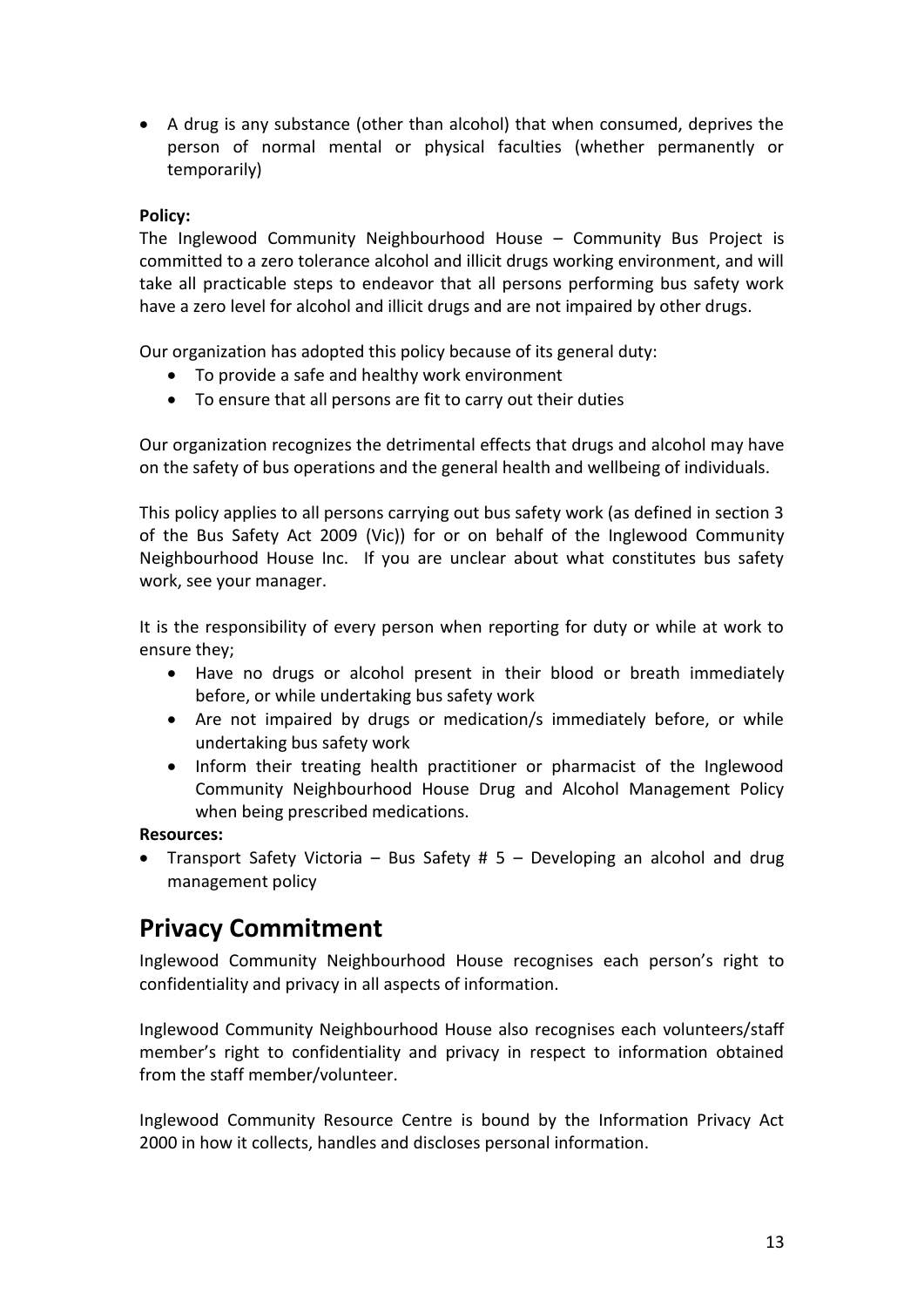Inglewood Community Neighbourhood House is committed to protecting the personal information of the persons with whom it interacts on a daily basis, during service provision.

The right to confidentiality, dignity and privacy will be protected and promoted in the following ways:

#### **Statement of Commitment**

Inglewood Community Neighbourhood House has an obligation to keep information safe and secure and to prevent unauthorised use or misuse or disclosure of personal information.

- All files of a personal nature will be stored in locked and secure filing cabinets and rooms or where on computer will be electronically secured.
- Personal files or files containing confidential information will not be removed from the House. Staff will be trained to ensure understanding and practice of this policy.
- Only authorised computer usage will be permitted.
- Volunteers will be made aware of personal information held by the organisation at the time of their induction as a volunteer.
- Inglewood Community Neighbourhood House will amend, correct and delete as required to ensure accuracy of the information being held.
- All information and files will be available to the clients/volunteers upon request from either part in accordance with all/or any Freedom of information legislation.
- Inglewood Community Neighbourhood House will inform volunteers why information is collected and to whom the information may be disclosed (e.g. statistical information to funding bodies).
- All personal information that is no longer relevant will be disposed of in a confidential manner (ie. shredder).
- Staff will be made aware of the Privacy Act 1988, requirements in relation to Committee of Management reports.

Employees/Volunteers know and understand that they owe the Inglewood Community Neighbourhood House a *duty of confidentiality* and that they will not at any time knowingly disclose to unauthorised persons, confidential information of the House which comes to their knowledge during the course of their employment or voluntary service. Upon termination of volunteer arrangement, volunteers will return all intellectual property of the organisation to which they had access to during the course of their employment, including materials, processes and data whether physical, electronic or computerised.